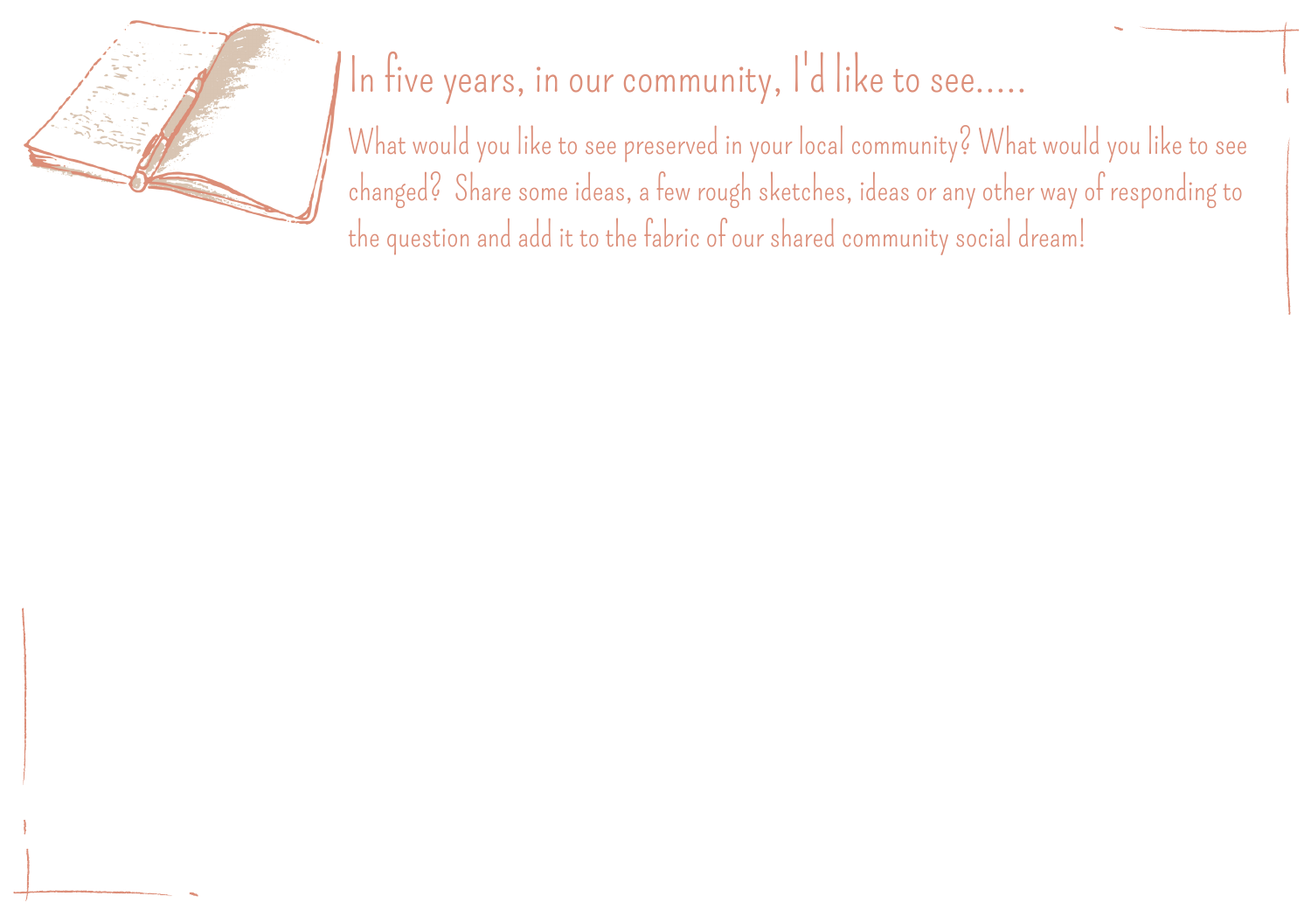#### Have your priorities and how you see things changed since the start of the COVID-19 pandemic?

What would you like to see different and/or stay the same with yourself, our community, the buildings, wildlife and landscape? How does this vision of the local link to your dreams for the world as a whole?

### Why is this important?

Rural communities, like all communities, are changing. Most especially through new technologies affecting how we socially connect. In smaller communities, this can be especially pronounced. What changes do you want to see, or not see? By sharing our "social dreams", this can provide insights that benefit all and be a powerful research tool.



#### Community Activity Idea

Whose thoughts and ideas would you like to hear about? Could you give them a call, an email or ask them over for a catch-up (and a cup of tea!). If you get in touch or share our website, they can download their own postcard or we can send one so they can do it themselves!

Read more about this research, references & more activity ideas at [www.lecheiletogether.wordpress.com](http://www.lecheiletogether.wordpress.com/)





 $\mathbf{S}$   $\odot$  Share with us #WesternIslesTogether #LeCheile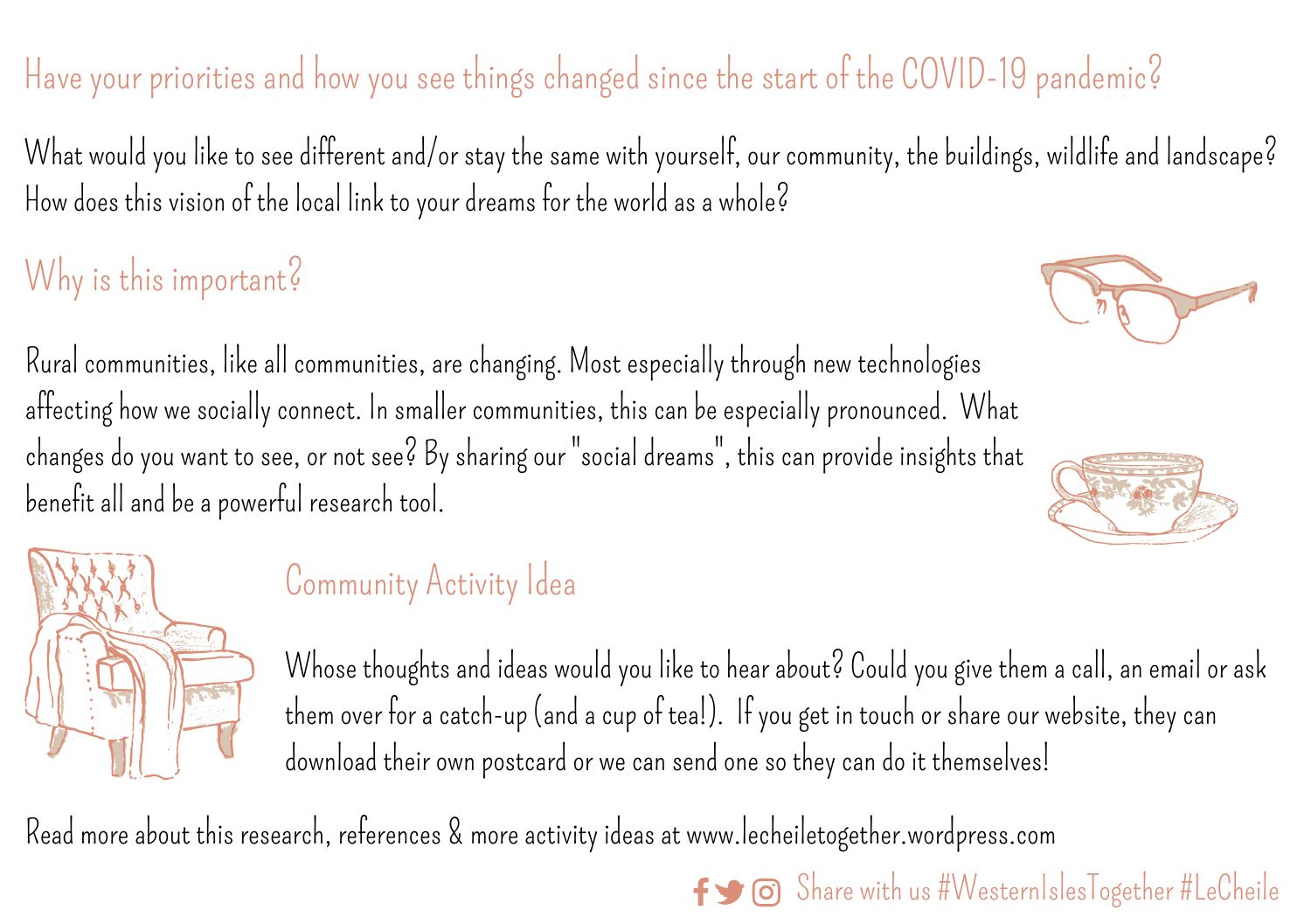

## Ann an còig bliadhna, nar coimhearsnachd, bu toigh leam faicinn ...

Dè bu toigh leibh a bhith air a dhìon nur sgìre? Dè bu toigh leibh atharrachadh? Cuiribh thugainn beachdan, sgeidsichean sìmplidh no dòigh sam eile air freagairt na ceist agus a' chur ri bruadar sòisealta ar coimhearsnachd coitcheann!